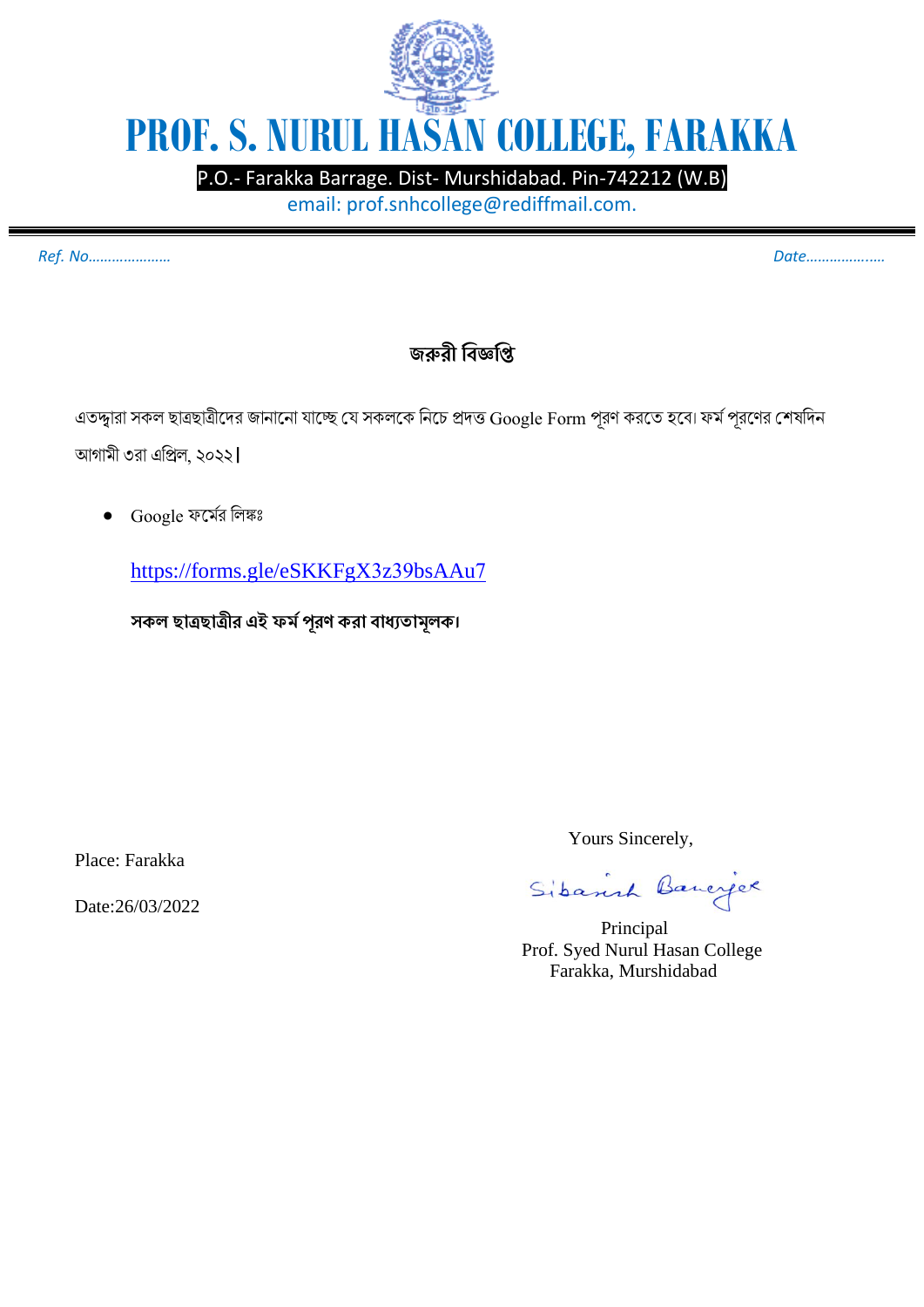

## Guidelines for filling up Students Data Collection Form

## Purpose

This document provides a clear, detailed step by step instruction on how to fill up details of the students.

## **Instructions**

Step 1: Download the excel file from the link given below

Step 2: The excel contains 6 different sections, Section1 for Personal details, Section 2 for Academic Information, Section 3 for Past Qualification, Section 4 for Current Address, Section 5 for Permanent Address, and section 6 for Guardian Details. Kindly go through the following

| <b>Personal Details</b> |                                                                                                               |
|-------------------------|---------------------------------------------------------------------------------------------------------------|
| 1. Name $*$             |                                                                                                               |
| 1.A. First Name         | Enter First name of the student                                                                               |
| 1.B. Middle Name        | Enter Middle name of the student                                                                              |
| 1.C. Last Name          | Enter Last name of the student                                                                                |
| 2. DOB $*$              | Date of Birth of the student (DD/MM/YYYY)<br>for example, 01/01/2004                                          |
| 3. Gender *             | Just end M for Male or F for Female or T for Transgender                                                      |
| 4. Fathers Name *       | Enter Full name of the student's father                                                                       |
| <b>5. Mothers Name</b>  | Enter Full name of the student's mother                                                                       |
| 6. Social Category *    | fill up from this list:<br>UR, SC, ST, OBC-A, OBC - B                                                         |
| 7. Religion *           | fill up from this list:<br>Hinduism, Islam, Christianity, Buddhism, Jainism, Parsi,<br><b>Sikhism, Others</b> |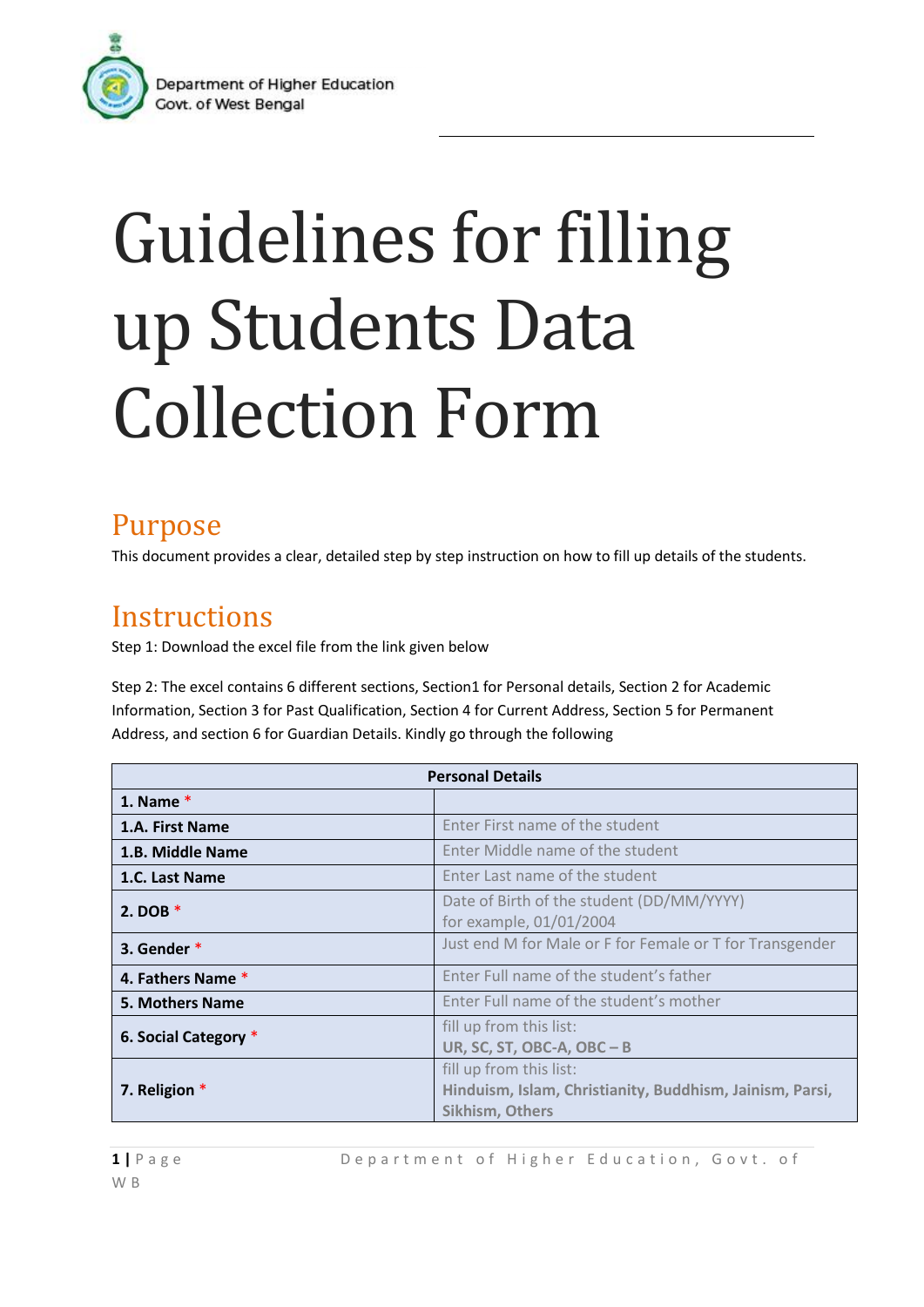

| 8. Nationality *                                                                                                           | fill up from this list:                                                                                                                                                                                                                                                                                                                                                                                                                                                                                                                                                                                                                                                                                                |  |
|----------------------------------------------------------------------------------------------------------------------------|------------------------------------------------------------------------------------------------------------------------------------------------------------------------------------------------------------------------------------------------------------------------------------------------------------------------------------------------------------------------------------------------------------------------------------------------------------------------------------------------------------------------------------------------------------------------------------------------------------------------------------------------------------------------------------------------------------------------|--|
|                                                                                                                            | Indian, Foreign Nationals                                                                                                                                                                                                                                                                                                                                                                                                                                                                                                                                                                                                                                                                                              |  |
| 9. Aadhar No.                                                                                                              | Enter Proper 12 digit Aadhaar Number                                                                                                                                                                                                                                                                                                                                                                                                                                                                                                                                                                                                                                                                                   |  |
| 10. Blood Group                                                                                                            | fill up from this list:                                                                                                                                                                                                                                                                                                                                                                                                                                                                                                                                                                                                                                                                                                |  |
|                                                                                                                            | A+, A-, B+, B-, AB+, AB-, O+, O-, Others                                                                                                                                                                                                                                                                                                                                                                                                                                                                                                                                                                                                                                                                               |  |
| 11. Annual Family Income                                                                                                   | fill up approximate annual family income of the student                                                                                                                                                                                                                                                                                                                                                                                                                                                                                                                                                                                                                                                                |  |
| 12. Type of Disability *                                                                                                   | fill up from this list:<br><b>NOT APPLICABLE</b><br><b>BLINDNESS</b><br><b>LOW-VISION</b><br>HEARING IMPAIRMENT (DEAF AND HARD OF HEARING)<br>SPEECH AND LANGUAGE DISABILITY<br><b>LOCOMOTOR DISABILITY</b><br><b>MENTAL ILLNESS</b><br><b>SPECIFIC LEARNING DISABILITIES</b><br><b>CEREBRAL PALSY</b><br><b>AUTISM SPECTRUM DISORDER</b><br>MULTIPLE DISABILITIES INCLUDING DEAF BLINDNESS<br><b>LEPROSY CURED PERSONS</b><br><b>PARKINSONS DISEASE</b><br><b>DWARFISM</b><br><b>ACID ATTACK VICTIM</b><br><b>INTELLECTUAL DISABILITY</b><br><b>MUSCULAR DYSTROPHY</b><br><b>CHRONIC NEUROLOGICAL CONDITION</b><br><b>MULTIPLE SCLEROSIS</b><br><b>THALASSEMIA</b><br><b>HEMOPHILIA</b><br><b>SICKLE CELL DISEASE</b> |  |
| 13. Email Id *                                                                                                             | Enter proper email address of the student                                                                                                                                                                                                                                                                                                                                                                                                                                                                                                                                                                                                                                                                              |  |
| 14. Mobile No*                                                                                                             | Enter proper mobile no of the student                                                                                                                                                                                                                                                                                                                                                                                                                                                                                                                                                                                                                                                                                  |  |
| <b>Academic Information</b>                                                                                                |                                                                                                                                                                                                                                                                                                                                                                                                                                                                                                                                                                                                                                                                                                                        |  |
| 15. Program Level                                                                                                          | fill up from this list:<br>UG, PG, DIPLOMA, CERTIFICATE, MPHIL, PHD, POST<br>DOCTORAL, CA -Intermediate, CFA, CS, CA-Final, CMA,<br><b>Others</b>                                                                                                                                                                                                                                                                                                                                                                                                                                                                                                                                                                      |  |
| 16. Program Category *                                                                                                     | fill up from the following list<br><b>See Annexure I</b>                                                                                                                                                                                                                                                                                                                                                                                                                                                                                                                                                                                                                                                               |  |
| 17. Course / Stream / Subject Name *                                                                                       | fill up from the following list<br><b>See Annexure I</b>                                                                                                                                                                                                                                                                                                                                                                                                                                                                                                                                                                                                                                                               |  |
| 17.A. Course / Stream / Subject Name Not<br>available in list ( Fill this only when your<br>choice is not available in 17) | Enter Course / Stream / Subject Name id not available in<br>list                                                                                                                                                                                                                                                                                                                                                                                                                                                                                                                                                                                                                                                       |  |
| 18. Medium of Instruction *                                                                                                | fill up from this list:                                                                                                                                                                                                                                                                                                                                                                                                                                                                                                                                                                                                                                                                                                |  |

**2** | P a g e D e p a r t m e n t o f Higher Education, G o v t. o f